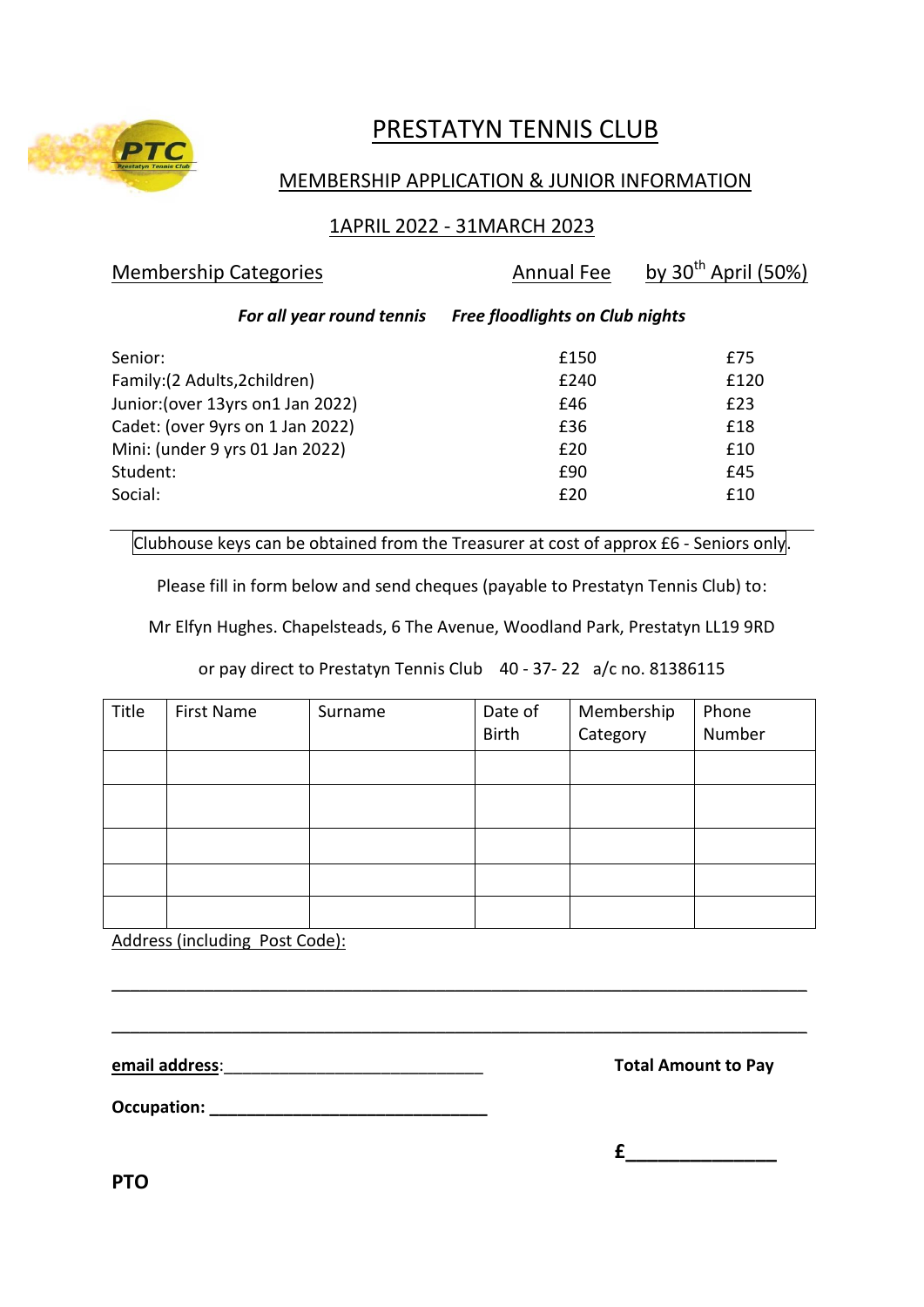# **Join The Action: British Tennis Membership**

Would you like to play more, watch more or compete more?

Welcome to Prestatyn Lawn Tennis Club – As you have joined an LTA Affiliated Club you can also become a British Tennis Member at no additional cost. British Tennis Membership can provide you with helpful and relevant information to help you and your Tennis Community increase your current level of involvement in tennis. By joining the action you can be entered into the Club Ballot for Wimbledon Tickets, get a player rating and much more.

As a British Tennis Member the LTA would like to hear what you would like from your membership, what is happening in your Tennis Community and if there is any information you would like to make it easier for you to play more, watch more and compete more. To get in touch, e-mail info@LTA.org.uk.

Name of Affiliated Club PRESTATYN TENNIS CLUB Would you like an LTA Rating The Yes No

# **Data Protection Statement**

By signing this form, you agree that the Club and the LTA and its national, county and island associations can use your personal data, including sensitive personal data, for membership purposes and to send you by post or email or SMS information related to those purposes. For further details please see [www.lta.org.uk/privacy.](http://www.lta.org.uk/privacy)

To help us raise funds for tennis, the LTA may also wish to do the following (please tick the following if you **do not** want us to:

- send you information about LTA offers and about offers from carefully selected third parties by post/email/SMS **[ ]**
- pass your contact details to carefully selected third parties so that they can send you, by post, details of their products and services **[ ]**

# **Terms and conditions**

The Terms and Conditions of British Tennis Membership can be accessed at: [www.lta.org.uk/BritishTennisMembership/Termsandconditions.pdf](http://www.lta.org.uk/BritishTennisMembership/Termsandconditions.pdf) or from your Club Secretary along with The Club Rules...

By signing below I agree to:-

- Become a member of Prestatyn Tennis Club and British Tennis Membership;
- Abide by the Club rules and the terms and conditions of British Tennis Membership;
- The Data Protection Statement above;
- It is a condition of membership of Prestatyn Tennis Club that you also become a member of British Tennis.

Signature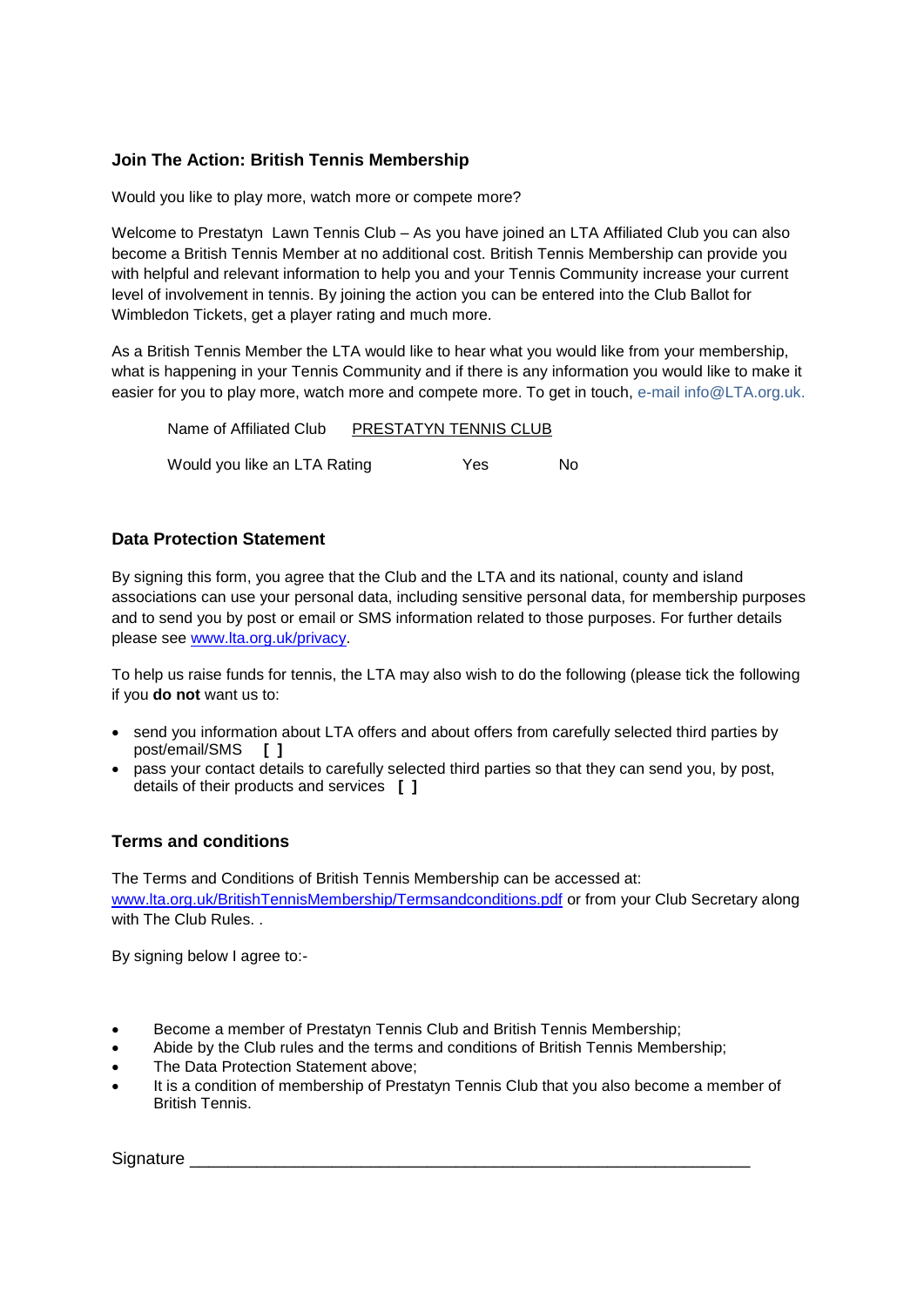

#### **PRESTATYN TENNIS CLUB**

#### **JUNIOR INFORMATION**

#### Please return with membership application form

### Please describe any special needs, allergies etc for any juniors included in the box below

| Name and<br>Surname | Date of Birth | Allergies,<br>conditions etc. | LTA rating<br>(if applicable) | School |
|---------------------|---------------|-------------------------------|-------------------------------|--------|
|                     |               |                               |                               |        |
|                     |               |                               |                               |        |
|                     |               |                               |                               |        |
|                     |               |                               |                               |        |
|                     |               |                               |                               |        |
|                     |               |                               |                               |        |

#### Parent/Guardian declaration

By signing this form, I agree to the names on this form taking part in the general activities of the Club

Photographs of my child may be taken to publicise our tennis club unless otherwise stated YES/NO

I agree another adult transporting my child to a tennis event to play in a match or tournament YES/NO (if applicable)

To my knowledge, he/she has no special care needs, dietary requirements, allergies or medical conditions that could affect his/her safety at the club, other than those declared on this form. I understand that in the event of injury, illness or other medical need, all reasonable steps will be taken to contact me, and to deal with the situation appropriately.

I understand that I must inform the Club of any changes to the information provided on this form

Emergency Contact No..................................... Date.............................